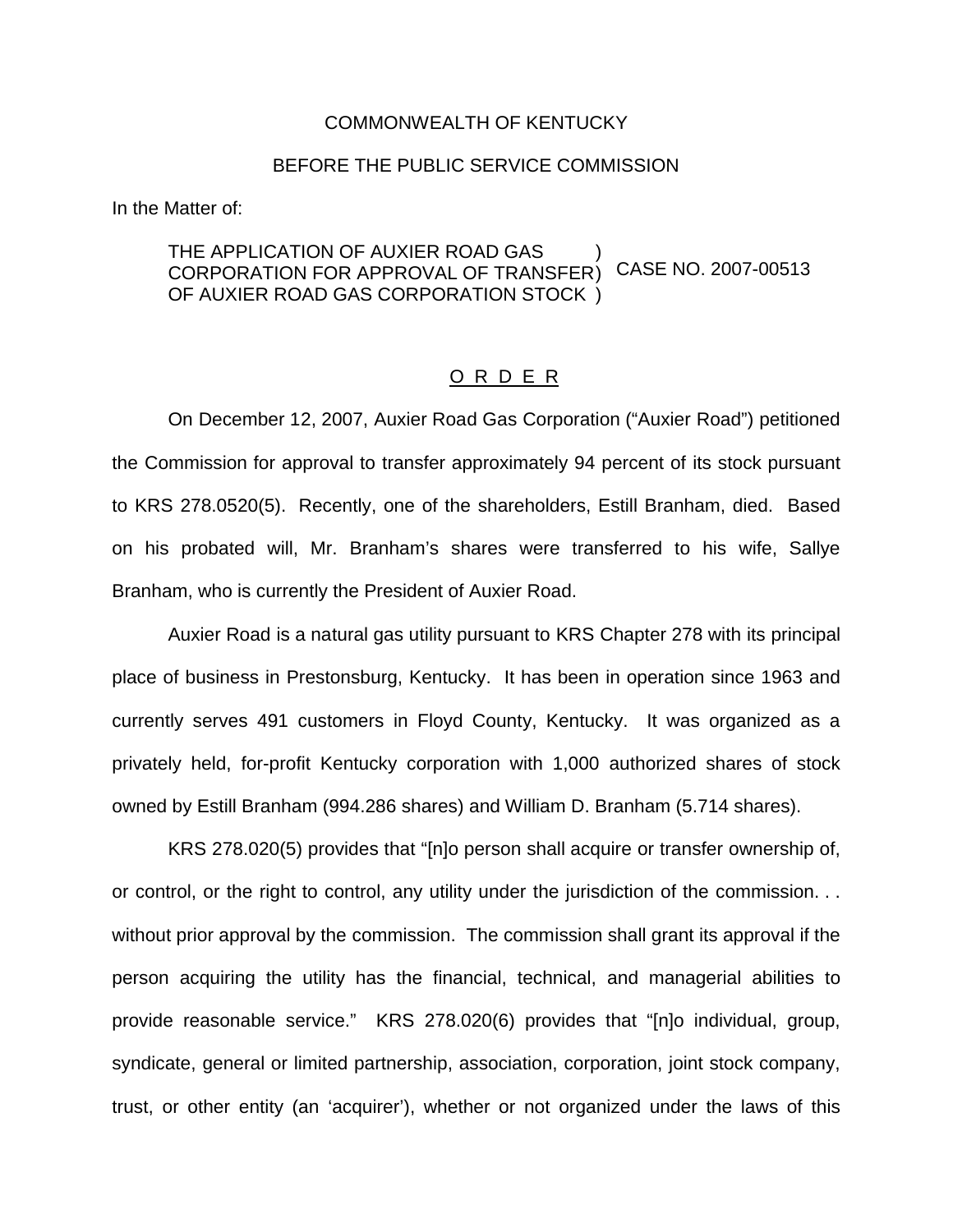state, shall acquire control, either directly or indirectly, of any utility furnishing utility service in this state, without having first obtained the approval of the commission. . . . The commission shall approve any proposed acquisition when it finds that the same is to be made in accordance with law, for a proper purpose and is consistent with the public interest."

Auxier Road states that the transfer will have no effect on its ability to continue to operate or finance the operations of its natural gas service in Kentucky. The present office and field personnel will remain in place. Auxier Road has arrangements with its gas suppliers to continue to purchase gas and to assure continued adequate supply. It has received commitments of assistance from other local utilities to provide emergency backup resources and personnel if needed. Auxier Road believes, therefore, that the transfer of stock will have no impact on the current financial, managerial or technical ability of the company to operate. Sallye Branham, President of Auxier Road, has assumed the duties primarily associated with Mr. Branham's duties as chief corporate officer. Ms. Branham has worked for Auxier Road since the inception of the company and has extensive experience with the day-to-day operations of small gas utilities. She also deals with regulatory compliance, safety matters and supervision of the day-to-day office functions. The existing employees are remaining with the company and continuing with their normal duties. These employees have been with the company from 11 to 24 years. Prestonsburg City Utilities has also offered assistance, if needed, to supplement Auxier Road's field work, including labor, equipment and materials. The Commission finds that the depth of experience and technical expertise of these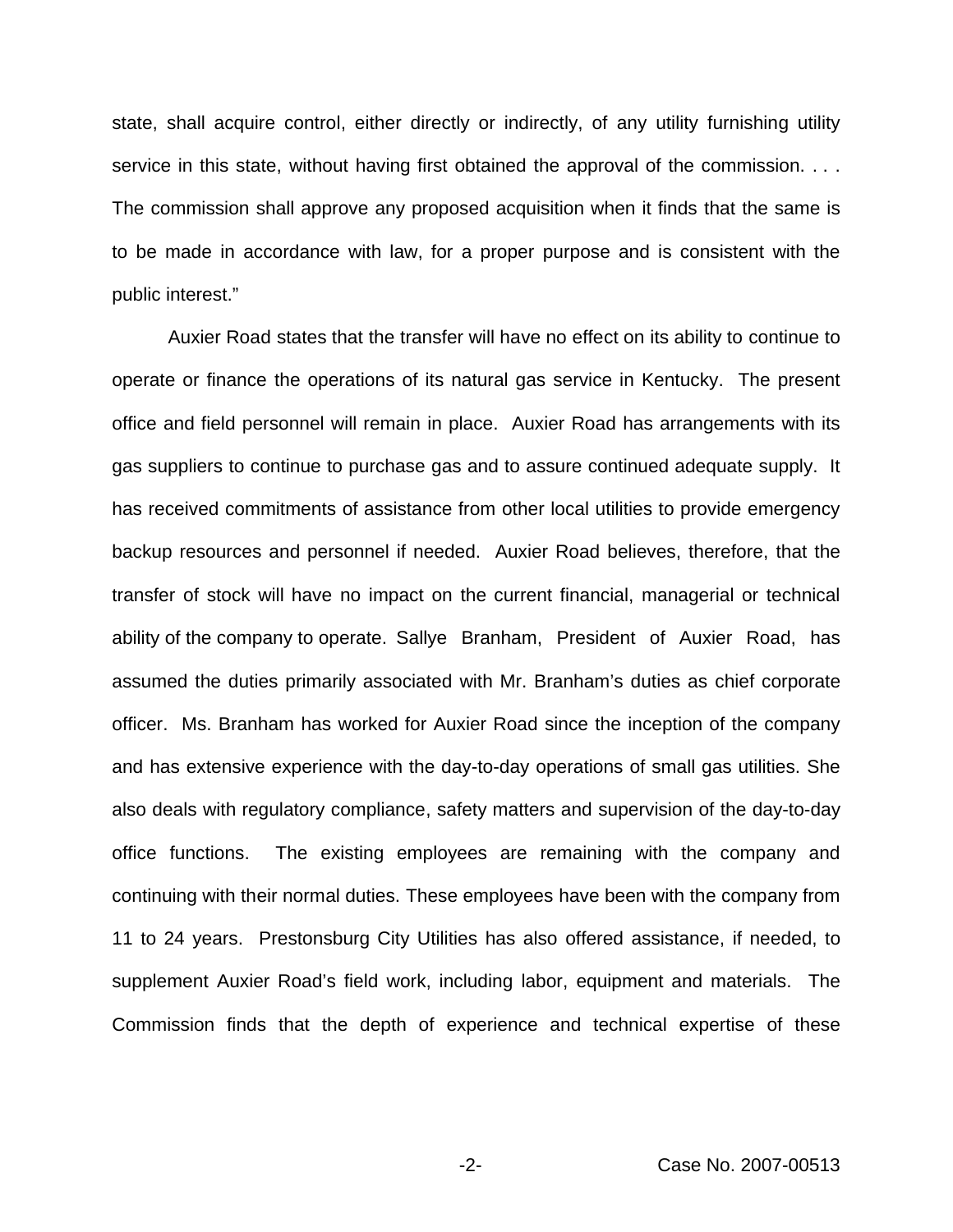employees satisfies the statutory requirement for managerial and technical ability to provide reasonable service as required under KRS 278.020.

The Commission does have some concerns, however, regarding Auxier Road's financial condition. Auxier Road's recently filed 2007 annual report reflects a loss of approximately \$142,000. Commission Staff and Auxier Road discussed this situation in an earlier case.<sup>1</sup> As a result, the Commission approved a revision of a component of Auxier Road's gas cost adjustment and secured Auxier Road's agreement to file for an increase in base rates, its first since 1991. The Commission believes that these actions should remedy Auxier Road's current financial problems and provide the financial ability to provide reasonable service as required under KRS 278.020. In order to provide further assurance that this will be the case, the Commission finds that Auxier Road should file, for an indefinite period, quarterly income statements, balance sheets and cash flow statements for the company. Given the findings that Auxier Road possesses the financial, technical and managerial ability to provide reasonable service, the Commission finds that the transfer is in accordance with law, is for a proper purpose, and is consistent with the public interest.

IT IS THEREFORE ORDERED that:

1. Auxier Road's proposed transfer of stock from the estate of Estill Branham to Sallye Branham is hereby approved.

2. Auxier Road shall file quarterly balance sheets, income statements, and cash flow statements with the Commission, beginning with the quarter ending March 31, 2008.

 $1$  Case No. 2008-00053, The Adjustment of Rates of Auxier Road Gas Company, Inc., Order dated February 29, 2008.